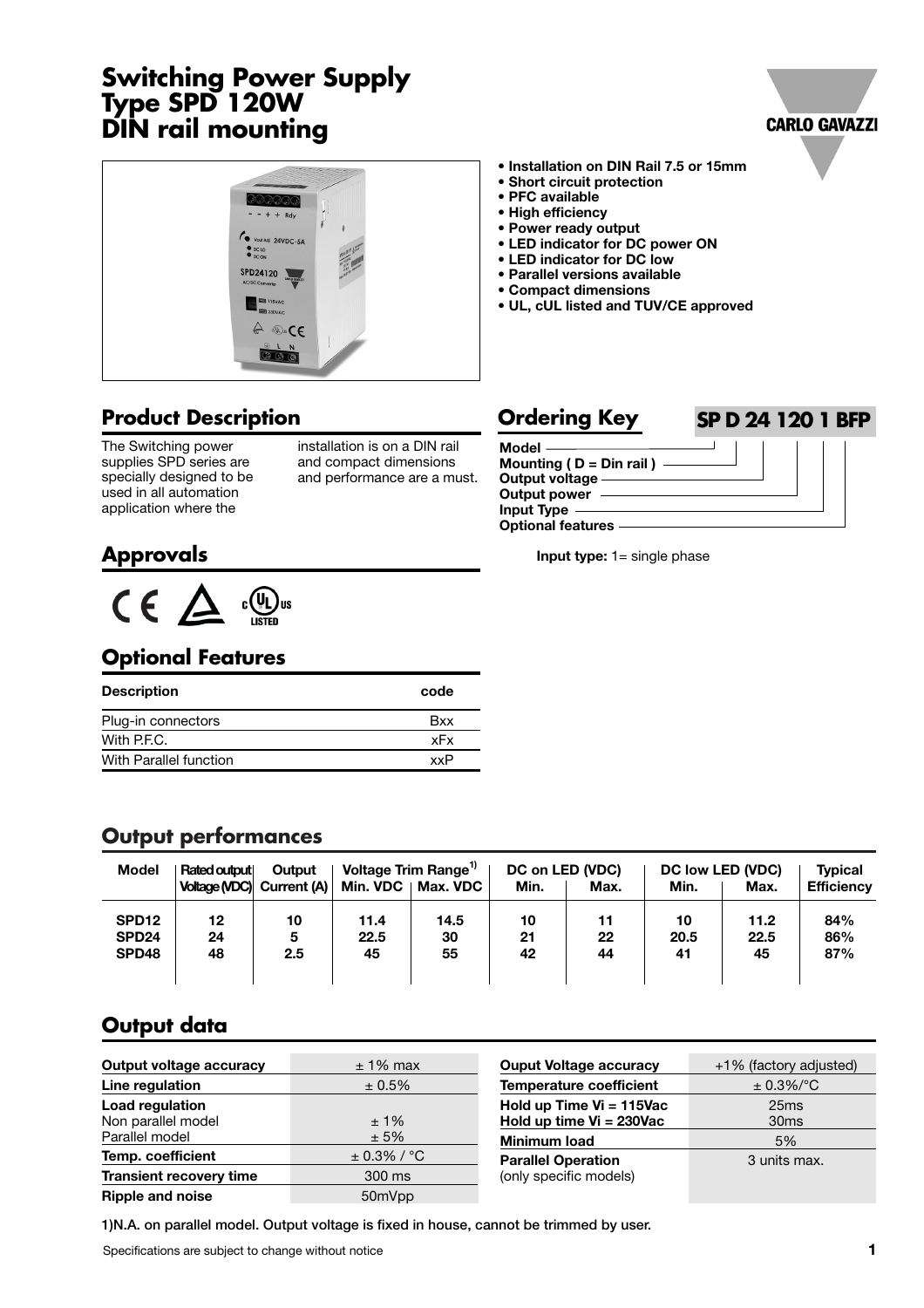

#### **Input data**

| 115/230 selectable | <b>Frequency range</b> | 47- 63 Hz |
|--------------------|------------------------|-----------|
|                    | Inrush current         |           |
| 93 - 132 Vac       | $Vi=115$ Vac           | 24A       |
| 186 - 264 Vac      | $Vi = 230$ Vac         | 48A       |
| 210 - 370 Vdc      | P.F.C. (optional)      | 0.7       |
|                    |                        |           |

#### **Controls and Protections**

| <b>Input Fuse</b>                | T4A/250Vac internal*       | <b>Power ready (only SPD 24)</b>                                      |                |
|----------------------------------|----------------------------|-----------------------------------------------------------------------|----------------|
| <b>Overvoltage Protection</b>    | $125 - 145%$               | Threshold at start up<br>(contact closed)<br>Threshold after start up | $21.1 - 23.1$  |
| <b>Output Short Circuit</b>      | <b>Current limited</b>     |                                                                       | 20.6-19.0      |
| <b>Rated Overload Protection</b> | 105-125%<br>(contact open) |                                                                       |                |
|                                  |                            | Contact rating at 60Vdc<br>insulation                                 | 0.3A<br>500Vdc |

\* Not replaceable by user.

# **General data (@ nominal line, full load, 25°C )**

| <b>Ambient temperature</b>                      | $-10^{\circ}$ C to 71 $^{\circ}$ C | Cooling                          | Free air convection              |
|-------------------------------------------------|------------------------------------|----------------------------------|----------------------------------|
| Derating ( $>60^{\circ}$ C to +71 $^{\circ}$ C) | $2.5\%$ / $^{\circ}$ C             | <b>Switching frequency</b>       | 80kHz                            |
| <b>Ambient humidity</b>                         | 20 to 95%RH                        | MTBF (MIL-HDBK-217F)             | 480,000h                         |
| <b>Storage</b>                                  | $-25^{\circ}$ C to $+85^{\circ}$ C | Case material                    | Metal (powder painted aluminium) |
| <b>Protection degree</b>                        | IP20                               | Dimensions $L \times W \times D$ | $125 \times 63.5 \times 126$     |
|                                                 |                                    | Without P.F.C.<br>With P.F.C.    | 640g<br>860g                     |

### **Approvals and EMC**

| Insulation voltage I / O | 3.000Vac min                           | CЕ | EN50081-1                      |
|--------------------------|----------------------------------------|----|--------------------------------|
| Insulation resistance    | 100Mohm min                            |    | EN55022 class B<br>EN61000-3-2 |
| $UL$ / $cUL$             | UL508 listed, UL60950-1,<br>Recognised |    | EN61000-3-3<br>EN50082-1       |
| <b>TUV</b>               | EN60950                                |    | EN55024                        |

### **Block diagrams**